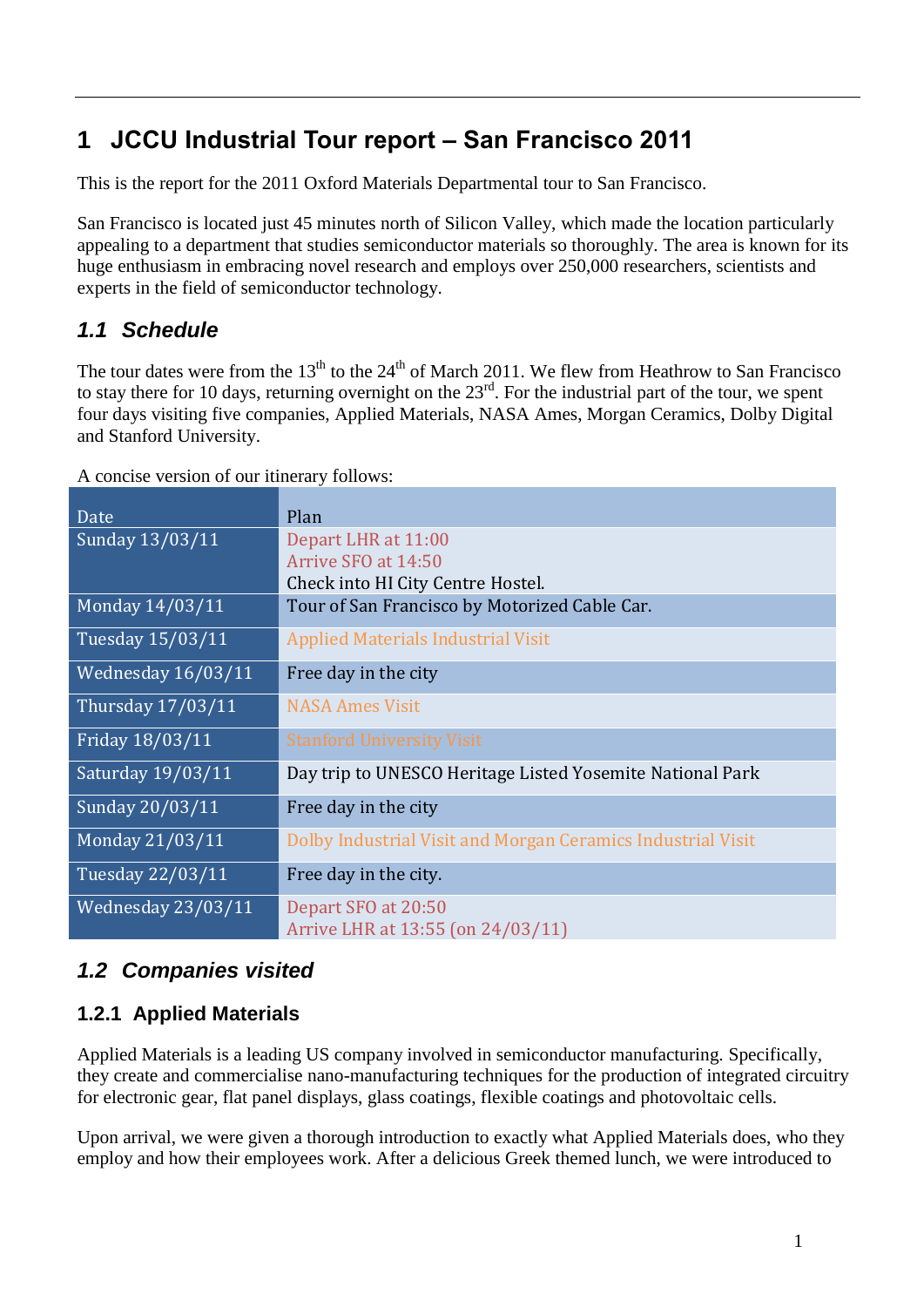2

two very recent interns, who were especially relevant to us, since it allowed us to see the level of research and responsibility that students in a position similar to ours were given.

We gained many insights into the intricacies of semiconductor design, including the use of oxidising and nitriding as well as the incredible accuracy to which the silicon wafers must be polished and ground down to.

#### **1.2.2 NASA Ames Research Centre**

NASA Ames uses over \$3billion in equipment, employs over 2,300 research staff and has a \$600million annual budget dedicated to everything from advanced space flight to weapons manufacturing. Their research frequently relies on progression in materials technology, especially materials for photovoltaic cells and heat resistance.

Firstly, we visited Kleenspeed – a car battery development lab for electric cars. Seeing how materials can have an impact on battery efficiency was fascinating, as was test driving the car they were using to try the battery out!



We moved from supercomputing to a demonstration of some of the achievements of Ames, particularly in the development, design and testing of the lunar lander and space shuttle, as well as their part in training dozens of astronauts and pilots in their state of the art training simulators. It was really inspiring to be able to walk through the cockpit of the lunar lander and see firsthand what the cutting edge of engineering, materials and physics has allowed us to achieve. We were even allowed to try landing several planes in the two simulators they had set up.



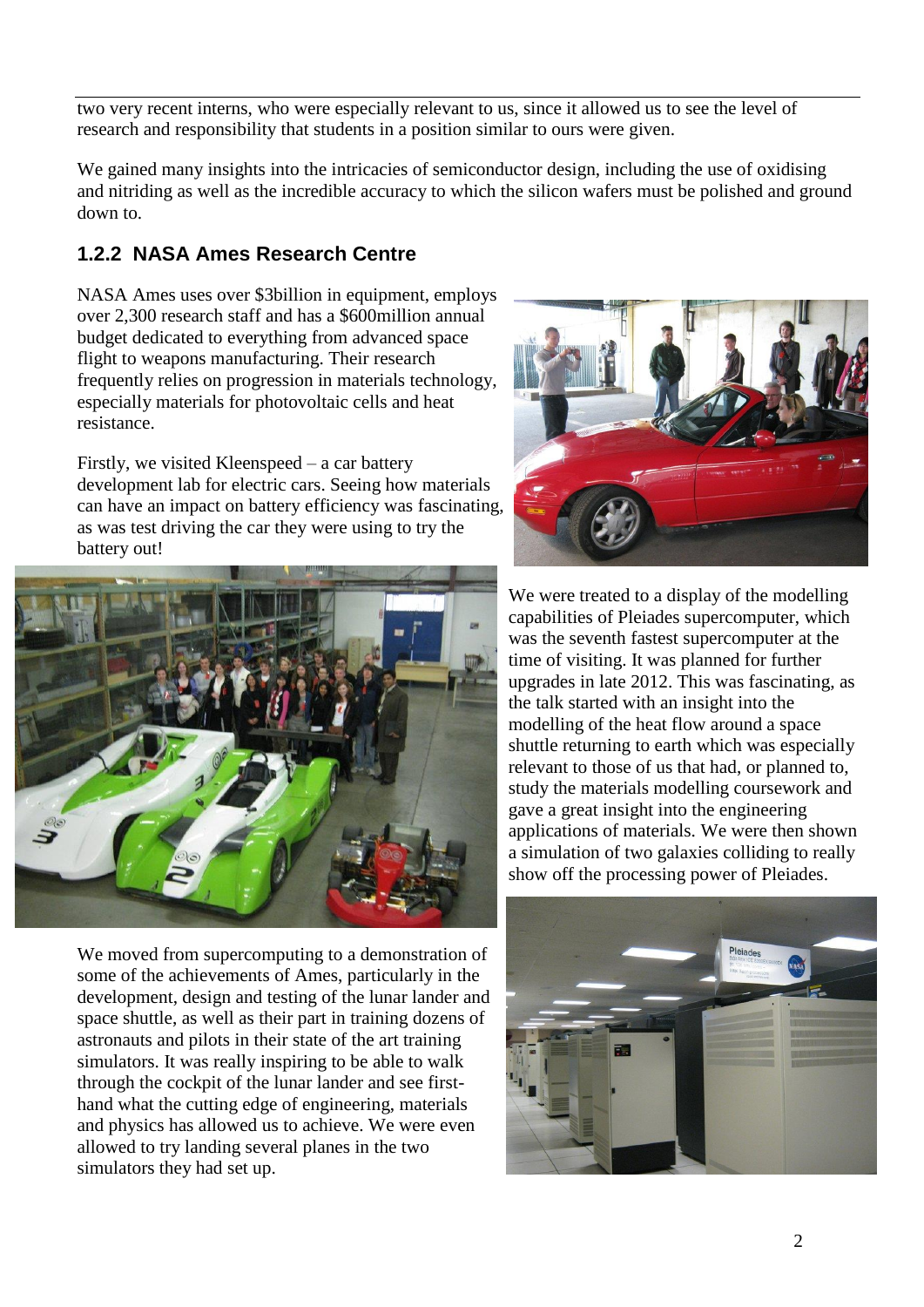#### **1.2.3 Stanford University**

Stanford University was (at the time of visiting) ranked  $2<sup>nd</sup>$  in the world for Engineering and Technology, so we knew we were in good hands when we started our tour of their campus (which also happens to be the  $2<sup>nd</sup>$  largest campus in the world). It is the pioneering spirit and enthusiasm that universities such as Stanford generate which has allowed the scientific community of Silicon Valley to thrive and grow. Students and companies in the area are always working together, studying and growing as one.

On our visit to Stanford, we got a chance to explore their materials labs, many of which had students busy researching or conducting experiments, so we also were able to get a view at what life and study were like for students there and see the kind of instruments and materials they use throughout their course. Specifically, the Gabelle Laboratory for Advanced Materials, which houses the largest characterisation lab on campus, bringing together students from many disciplines to make use of the many electron microscopes and XRD machines.

This well-equipped lab stems from Stanford's particular interest in nanomaterial's, especially magnetic and electronic nanomaterials, with the latter typically using gold nanodots. In light of this, we were shown some of their recent research into magnetic biosensors and biochips. As well as some images of magnetic nanodots.

We also viewed their new Bio-X labs, which had been specially designed to allow labs to be resized and walls moved on the fly, allowing an adaptable workspace for research. As the name would imply, it is heavily interdisciplinary, focusing on biomedical materials, sensors and impants. Hence our brief stay here, as the majority of the labs are focused around clean rooms, or are rented by private companies.

#### **1.2.4 Dolby Digital**

Dolby Digital manufacture audio compression technologies, as well as more recently, video, film and DVD. On our visit to Dolby, we were recounted with an interesting history of the company, including their newest development on 3D cinema, which actually used nanofilm layered materials in the glasses to absorb different colours of light by different amounts in order to create a genuine 3D image without the need for spectroscopic film. It was clear that Dolby provided a highly supportive and attractive environment for their staff.

This visit also included a structural tour of the Dolby building, which in common with many older buildings in San Francisco had been retro-fitted with steel girders to provide resistance to earthquake damage.

#### **1.2.5 Morgan Ceramics**

Morgan Ceramics at Haywood (and Metals, as it turned out) have two distinct labs. One of which is dedicated to ceramic research, mostly alumina based, and the other is dedicated to metals, mostly the production of precious metal products and the creation of novel alloys of these metals.

We started with a talk about what exactly the facility did and how they worked. It was most interesting to see just how much creative freedom some of the researchers had.

On the ceramic side of the facility, we got to see the entire process of creating a complex ceramic component, from creating the powder, to sintering and machining. These ceramics are used in everything from power line housing to fighter jet engines, being of incredibly high purity and quality.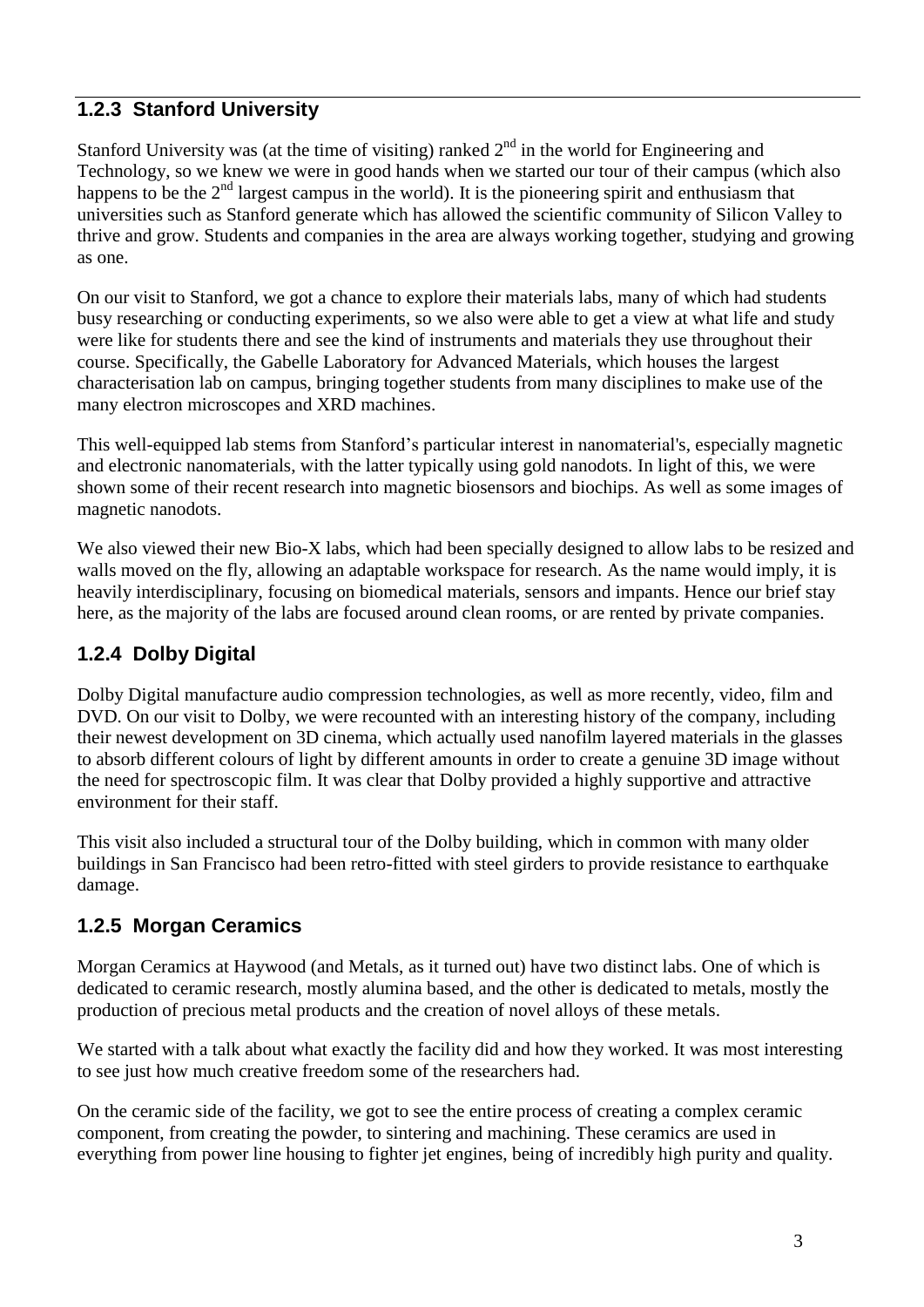On the metal side of the facility, we had a demonstration of spin casting, creating a huge amorphous metallic sheet by cooling it by up to  $1,000,000^{\circ}$ C a second. We were also able to see the wide range of metals they are currently interested in using for novel alloys, especially gold and platinum for conduction and catalysis purposes.

# *1.3 Tours*

# **1.3.1 Tour of San Francisco by Motorised Cable Car**

Combining the iconic cable cars of San Francisco with a tour of the city seemed like a perfect way to get everyone acclimatised to their new surroundings and seeing the Golden Gate Bridge had to have been a highlight, despite the fog.

# **1.3.2 Tour of Yosemite National Park**

Although it took us about 5 hours each way and meant a very early start, Yosemite was worth the wait. It's beautiful scenery combined with a brilliant tour guide meant that we really got the most of our journey. Yosemite in March is akin to a winter wonderland – snow is melting and hanging off trees, waterfalls are everywhere and the air smells beautifully clear. The view we got from the top was simply stunning. Even if we did end up a bit damp from the snow!

#### **1.3.3 Free Time**

In the couple of days we all had free, we got a chance to make the most out of San Francisco, with its lively hub of cultures and especially



food. San Franciscans are very proud of their food and delight in helping point out tasty places to eat. Alcatraz, the Museum of Modern Art, Ghirardelli's chocolate factory and Golden Gate Park were all traversed by different groups of Oxford students, depending on who felt like seeing what.